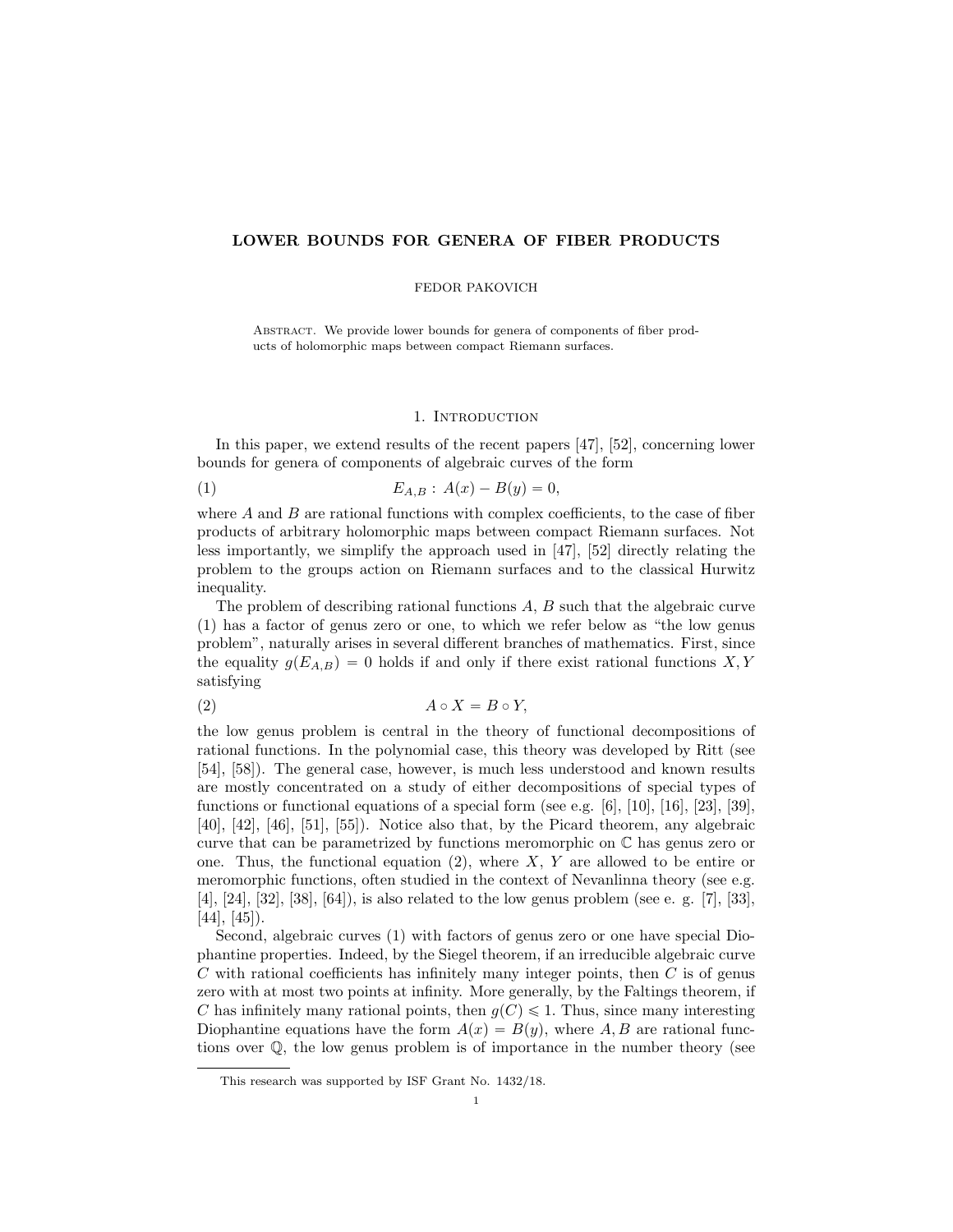e.g. [5], [8], [9], [15], [17], [36], [37], [62]). The most notable result in this direction is the complete classification of polynomial curves  $E_{A,B}$  having a factor of genus zero with at most two points at infinity obtained in the paper of Bilu and Tichy [9], which continued the line of researches started by Fried (see [17], [18], [19]).

Third, the low genus problem naturally arises in the new emerging field of arithmetic dynamics. For example, the problem of describing rational functions A and B such that all curves

$$
A^{\circ n}(x) - B(y) = 0, \quad n \ge 1,
$$

have a factor of genus zero or one is a geometric counterpart of the following problem of the arithmetic nature (see [11], [30], [49]): which rational functions  $A$  defined over a number field  $K$  have a  $K$ -orbit containing infinitely many points from the value set  $B(\mathbb{P}^1(K))$  ? More generally, the problem of describing pairs of rational functions  $A$  and  $B$  such that all curves

(3) 
$$
A^{\circ n}(x) - B^{\circ m}(y) = 0, \quad n \ge 1, \quad m \ge 1,
$$

have a factor of genus zero or one is a geometric counterpart of the problem of describing pairs of rational functions  $A$  and  $B$  having orbits with infinite intersection (see [25], [26], [52]). Finally, notice that the low genus problem is related to the study of amenable semigroups of rational functions under the operation of composition, since for a semigroup  $S \subset \mathbb{C}(z)$  the amenability condition implies that for all  $A, B \in S$  the curve (3) has a factor of genus zero (see [53]).

In case the curve  $E_{A,B}$  is irreducible, the standard approach to the low genus problem, initiated by Fried ([17], [19]), relies on the use of an explicit formula for genus of  $E_{A,B}$  in terms of the ramifications of A and B (see Section 2.1 below). However, the direct analysis of this formula is quite difficult, and obtaining a full classification of curves  $E_{A,B}$  of genus zero or one on this way seems to be hardly possible. In addition, such an analysis results only in possible patterns of ramifications of A and B. However, rational functions with such patterns may not exist. It is known that any "polynomial" pattern is realizable by some polynomial ([63]), but already for "Laurent polynomial" patterns there exists a number of exceptions ([43]). In general, the problem of existence of a rational function with a given ramification pattern, the so-called Hurwitz problem, is still widely open (see e. g. the recent papers [34], [41], [60], [65] and the bibliography therein).

A general lower bound for the genus of  $E_{A,B}$ , in case this curve is irreducible, was obtained in the paper [47]. To formulate it explicitly, let us recall that for a holomorphic map between compact Riemann surfaces  $P : \mathcal{R} \to \mathcal{C}$  its normalization is defined as a compact Riemann surface  $N_P$  together with a Galois covering of the lowest possible degree  $\widetilde{P}: \mathcal{N}_P \to \mathcal{C}$  such that  $\widetilde{P}=P \circ H$  for some holomorphic map  $H : N_P \to \mathcal{R}$ . From the algebraic point of view, the passage from P to  $\widetilde{P}$ corresponds to the passage from the field extension  $\mathcal{M}(\mathcal{R})/P^*\mathcal{M}(\mathcal{C})$  to its Galois closure. In these terms, the main result of [47] may be formulated as follows: if A and B are rational functions of degree n and m correspondingly such that  $E_{A,B}$  is irreducible and  $g(N_A) > 1$ , then

(4) 
$$
g(E_{A,B}) > \frac{m - 84n + 168}{84}.
$$

Thus, for fixed A the genus of  $\mathcal{E}_{A,B}$  grows linearly with respect to the degree of B, unless A satisfies the condition  $g(N_A) \leq 1$ . In particular, the curve (1) has genus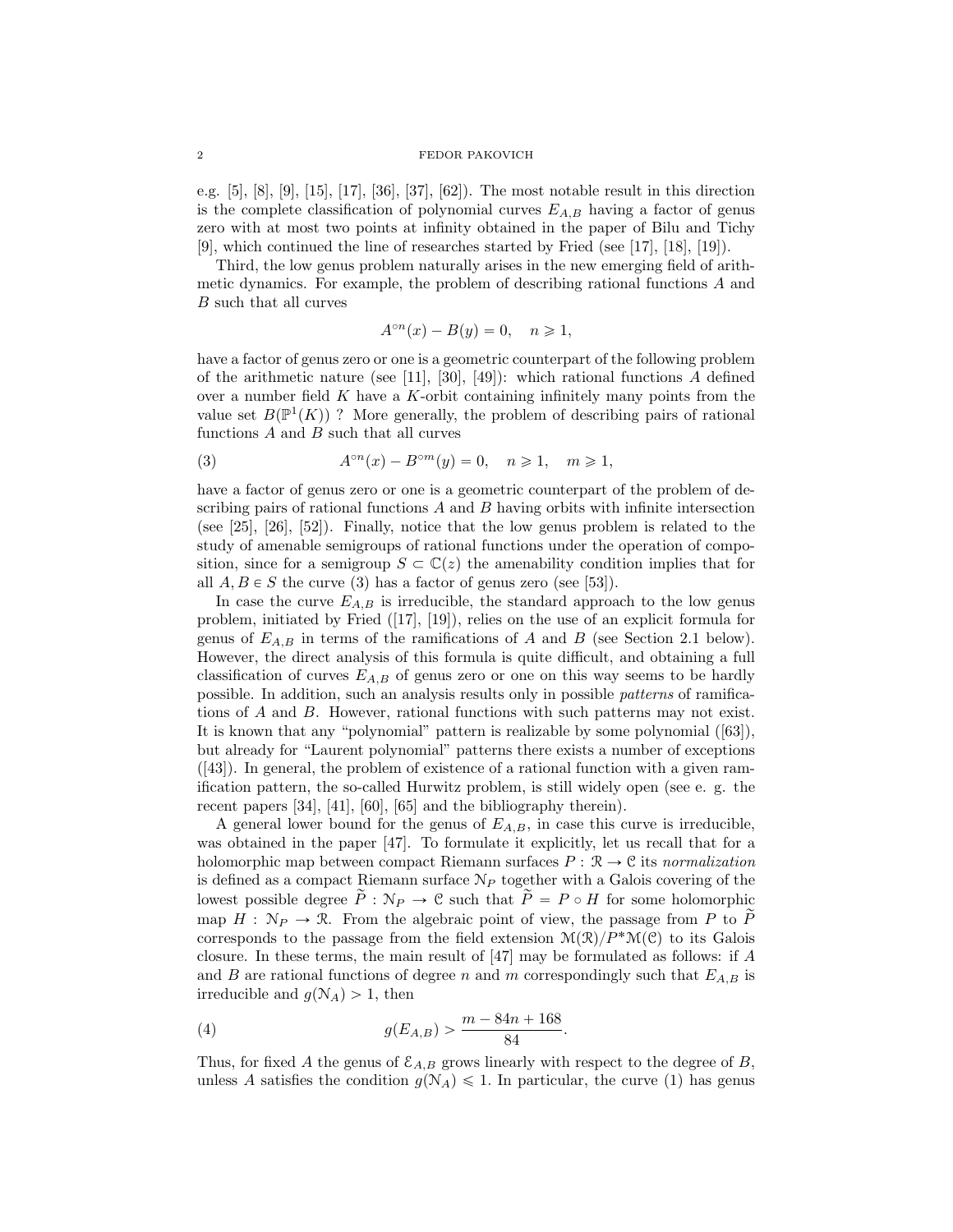greater than one whenever  $m \geq 84(n-1)$ . What is important is that the condition  $g(\mathcal{N}_A) \leq 1$  is quite restrictive. Specifically, up to the change  $X \to \alpha \circ X \circ \beta$ , where  $\alpha$ and  $\beta$  are Möbius transformations, the list of rational functions X with  $g(N_A) = 0$ consists of the series

$$
z^n,\ n\geqslant 1,\quad \ T_n,\ n\geqslant 2,\quad \ \frac{1}{2}\left(z^n+\frac{1}{z^n}\right),\ n\geqslant 1,
$$

and a finite number of functions, which can be calculated explicitly (see [48]). On the other hand, functions with  $g(N_A) = 1$  admit a simple geometric description. In particular, the simplest examples of such functions are provided by Lattès maps (see [48]).

In case the curve  $E_{A,B}$  is reducible, the above mentioned genus formula cannot be used for studying the low genus problem. On the other hand, the problem of reducibility of  $E_{A,B}$ , the so-called Davenport-Lewis-Schinzel problem, is very subtle and difficult (see [12], [13], [14], [18], [21], [22], [35], [57]). Thus, universal bounds for genera of components of  $E_{A,B}$  are especially interesting. However, it is easy to see that it is not possible to provide such bounds for all components of  $E_{A,B}$ , since for arbitrary rational functions A and S setting  $B = A \circ S$  we obtain a curve  $E_{A,B}$  with an irreducible component of genus zero  $x - S(y) = 0$ . Nevertheless, it was shown in [52] that, excluding from the consideration components of the above form and changing the condition  $g(N_A) > 1$  to a stronger condition, a bound for genera of components of  $E_{A,B}$  can be deduced from the bound (4).

To formulate the result of [52] explicitly, let us introduce the following definition. We say that a rational function A is *tame* if the algebraic curve

$$
A(x) - A(y) = 0
$$

has no factors of genus zero or one distinct from the diagonal  $x - y = 0$ . Otherwise, we say that A is *wild*. It can be shown that for every tame rational function  $S$  the inequality  $g(N_A) > 1$  holds ([52]). Thus, the tameness condition is a strengthening of the condition  $g(\mathcal{N}_A) > 1$ . Notice that a generic rational function of degree at least four is tame ([45]), but a comprehensive classification of wild rational functions is not known (for some partial results see [3], [6], [45], [50], [56], [59]). In this notation, the result of  $[52]$  can be formulated as follows: if A is a tame rational function of degree n and  $B$  a rational function of degree  $m$ , then for any irreducible component C of the curve  $E_{A,B}$  the inequality

$$
g(C) \geqslant \frac{m/n! - 84n + 168}{84}
$$

holds, unless  $B = A \circ S$  for some rational function S and C is the graph  $x-S(y) = 0$ .

The algebraic curve  $E_{A,B}$  can be interpreted as the *fiber product* of rational functions A and B, and in this paper we generalize results of  $[47]$ ,  $[52]$  to the fiber products of arbitrary holomorphic maps between compact Riemann surfaces (see Section 2.1 for precise definitions). In practical terms, we consider commutative diagrams

$$
\begin{array}{ccc}\n\mathcal{E} & \xrightarrow{U} & \mathcal{T} \\
\downarrow V & \downarrow W \\
\mathcal{R} & \xrightarrow{P} & \mathcal{C}\n\end{array}
$$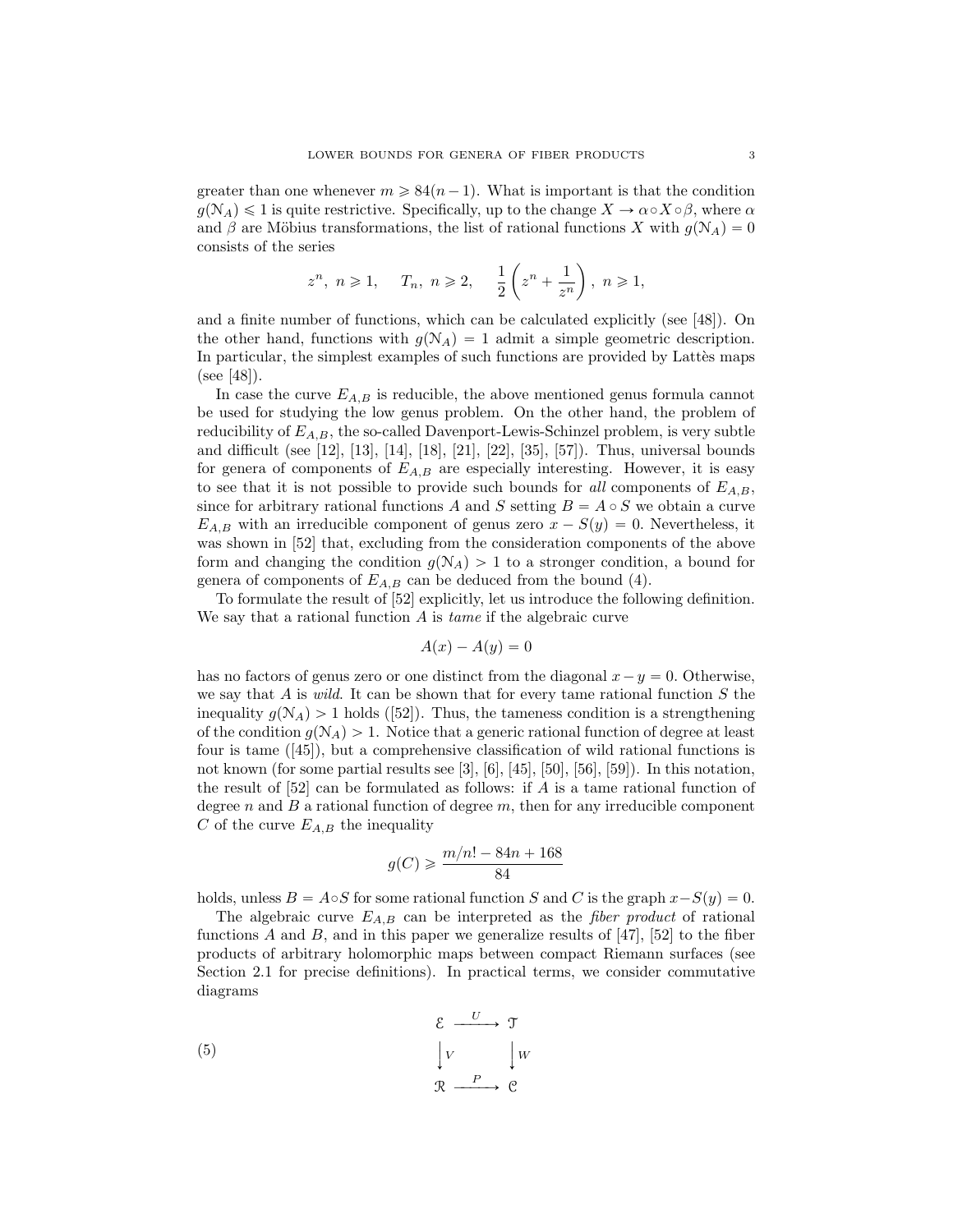consisting of holomorphic maps between compact Riemann surfaces subject to the condition that the maps V and U have no non-trivial common compositional right factor in the following sense: the equalities

$$
U=\widetilde{U}\circ T,\quad V=\widetilde{V}\circ T,
$$

where

$$
T: \mathcal{E} \to \widetilde{\mathcal{E}}, \quad \widetilde{U}: \widetilde{\mathcal{E}} \to \mathcal{R}, \quad \widetilde{V}: \widetilde{\mathcal{E}} \to \mathcal{T}
$$

are holomorphic maps between compact Riemann surfaces, imply that deg  $T = 1$ . For brevity, we will call such diagrams reduced. Notice that if (5) is reduced, then the inequalities deg  $W \ge \text{deg } V$  and  $\text{deg } P \ge \text{deg } U$  hold.

Our first main result is the following generalization of the bound (4) to the bound for the genus of the fiber product of arbitrary holomorphic maps between compact Riemann surfaces, in case this product consists of a unique component.

## Theorem 1.1. Let

$$
\begin{array}{ccc}\n\mathcal{E} & \xrightarrow{U} & \mathcal{T} \\
\downarrow V & \downarrow W \\
\mathcal{R} & \xrightarrow{P} & \mathcal{C}\n\end{array}
$$

be a reduced commutative diagram of holomorphic maps between compact Riemann surfaces such that deg  $W = \deg V > 1$  and  $g(N_W) > 1$ . Then

(7) 
$$
g(\mathcal{E}) \ge (g(\mathcal{R}) - 1)(\deg V - 1) + 1 + \frac{\deg P}{84}.
$$

We recall that for every holomorphic map  $V : \mathcal{E} \to \mathcal{R}$  the inequality

(8) 
$$
g(\mathcal{E}) \geq (g(\mathcal{R}) - 1) \deg V + 1
$$

holds by the Riemann-Hurwitz formula. Thus, inequality  $(7)$  is a refinement of inequality  $(8)$  in case V can be included to a diagram satisfying conditions of Theorem 1.1. Let us also observe that inequality (7) complements the classical Castelnuovo-Severi inequality which provides an upper bound

$$
g(\mathcal{E}) \leq g(\mathcal{R}) \deg V + g(\mathcal{F}) \deg U + (\deg V - 1)(\deg U - 1)
$$

for the genus of a compact Riemann surface  $\mathcal E$  such that there exist holomorphic maps  $V : \mathcal{E} \to \mathcal{R}$  and  $U : \mathcal{E} \to \mathcal{F}$  having no non-trivial common compositional right factor (see [1], [2], [31]).

Notice that Theorem 1.1 implies that whenever the fiber product  $(\mathcal{R}, P) \times_{\mathcal{C}} (\mathcal{T}, W)$ consists of a unique component  $\mathcal E$  and  $g(\mathcal N_W) > 1$ , the inequality

$$
g(\mathcal{E}) \geq \frac{\deg P - 84 \deg W + 168}{84}
$$

holds. In particular, it holds if  $g(T) > 1$ , since the last condition clearly implies that  $g(\mathcal{N}_W) > 1$ . Finally, let us mention that Theorem 1.1 is not true if  $g(\mathcal{N}_W) \leq 1$ (see [47]). The simplest example is provided by the commutative diagram

$$
\begin{array}{ccc}\n\mathbb{C}\mathbb{P}^1 & \xrightarrow{z^r R(z^n)} & \mathbb{C}\mathbb{P}^1 \\
& \downarrow z^n & & \downarrow z^n \\
\mathbb{C}\mathbb{P}^1 & \xrightarrow{z^r R^n(z)} & \mathbb{C}\mathbb{P}^1,\n\end{array}
$$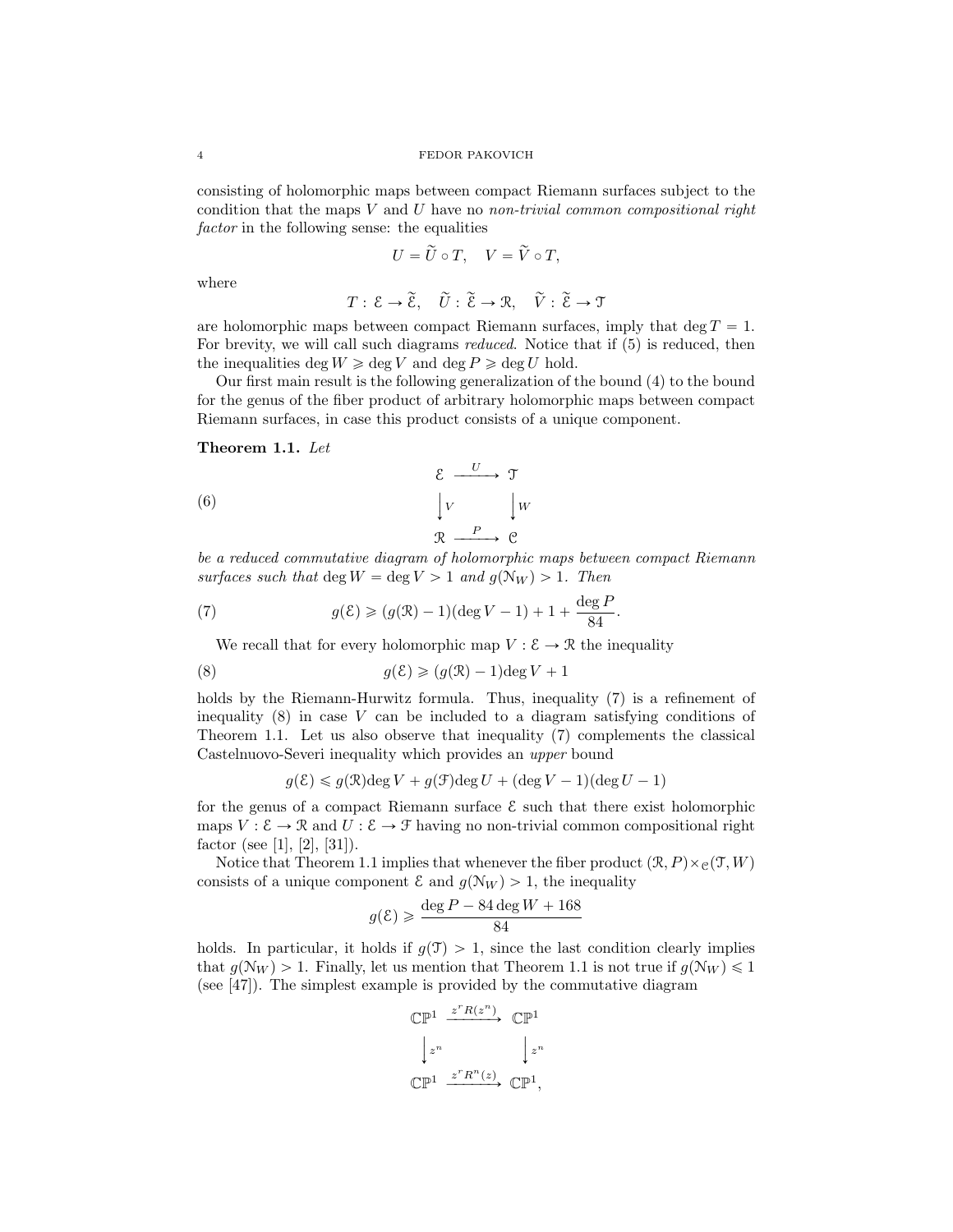where  $R$  is an arbitrary rational function and  $r, n$  are integer positive numbers. In case  $GCD(r, n) = 1$ , this diagram is obviously reduced. On the other hand,  $g(\mathcal{E}) = 0$  even though, for fixed n, the degree of  $z^r R^n(z)$  can be arbitrary large.

Our second main result is following.

Theorem 1.2. Let

(9) 
$$
\begin{array}{ccc}\n & \mathcal{E} & \xrightarrow{U} & \mathcal{T} \\
\downarrow V & \downarrow W \\
\mathcal{R} & \xrightarrow{P} & \mathcal{C}\n\end{array}
$$

be a reduced commutative diagram of holomorphic maps between compact Riemann surfaces such that deg  $V > 1$  and the fiber product of  $(T, W)$  with itself deg V times contains no components of genus zero or one that do not belong to the big diagonal of  $\mathfrak{I}^{\deg V}$ . Then

$$
g(\mathcal{E}) \geq (g(\mathcal{R})-1)(\deg V - 1) + 1 + \frac{\deg P}{(\deg W)(\deg W - 1)\dots(\deg W - \deg V + 1)}.
$$

Notice that the condition  $g(N_W) > 1$  is equivalent to the condition that the fiber product of  $(\mathcal{T}, W)$  with itself deg W times contains no components of genus zero or one that do not belong to the big diagonal of  $\mathcal{T}^{\text{deg }W}$  (see Section 2.2). Thus, in case  $\deg V = \deg W$ , conditions of Theorem 1.1 and Theorem 1.2 coincide. Nevertheless, the bound provided by Theorem 1.1 in this case is stronger.

Applying Theorem 1.2 to rational functions, we obtain the following statement improving the result of [52].

**Theorem 1.3.** Let A and B rational functions of degree n and m correspondingly and C an irreducible component of the curve  $E_{A,B}$  of bi-degree  $(k, l)$  such that  $k > 1$ . Then

(10) 
$$
g(\mathcal{E}) > 2 - k + \frac{m}{n(n-1)...(n-k+1)},
$$

unless the algebraic curve in  $(\mathbb{CP}^1)^k$  defined by the equation

(11) 
$$
A(x_1) = A(x_2) = \cdots = A(x_k)
$$

has a component of genus zero or one that does not belong to the big diagonal of  $(\mathbb{CP}^1)^k$ . In particular, if A is a tame, then for any irreducible component C of the curve  $E_{A,B}$  the inequality

(12) 
$$
g(C) > 2 - n + \frac{m}{n!}
$$

holds, unless  $B = A \circ S$  for some rational function S and C is the graph  $x-S(y) = 0$ .

The paper is organized as follows. In the second section, we recall some basic facts about fiber products and normalizations. In the third section, we prove the main results and some of their reformulations and corollaries.

# 2. Fiber products and normalizations

2.1. Fiber products. Let  $P : \mathbb{R} \to \mathbb{C}$  and  $W : \mathbb{T} \to \mathbb{C}$  be holomorphic maps between compact Riemann surfaces. The collection

$$
(\mathcal{R}, P) \times_{\mathcal{C}} (\mathcal{T}, W) = \bigcup_{j=1}^{n(P,W)} \{\mathcal{E}_j, V_j, U_j\},\
$$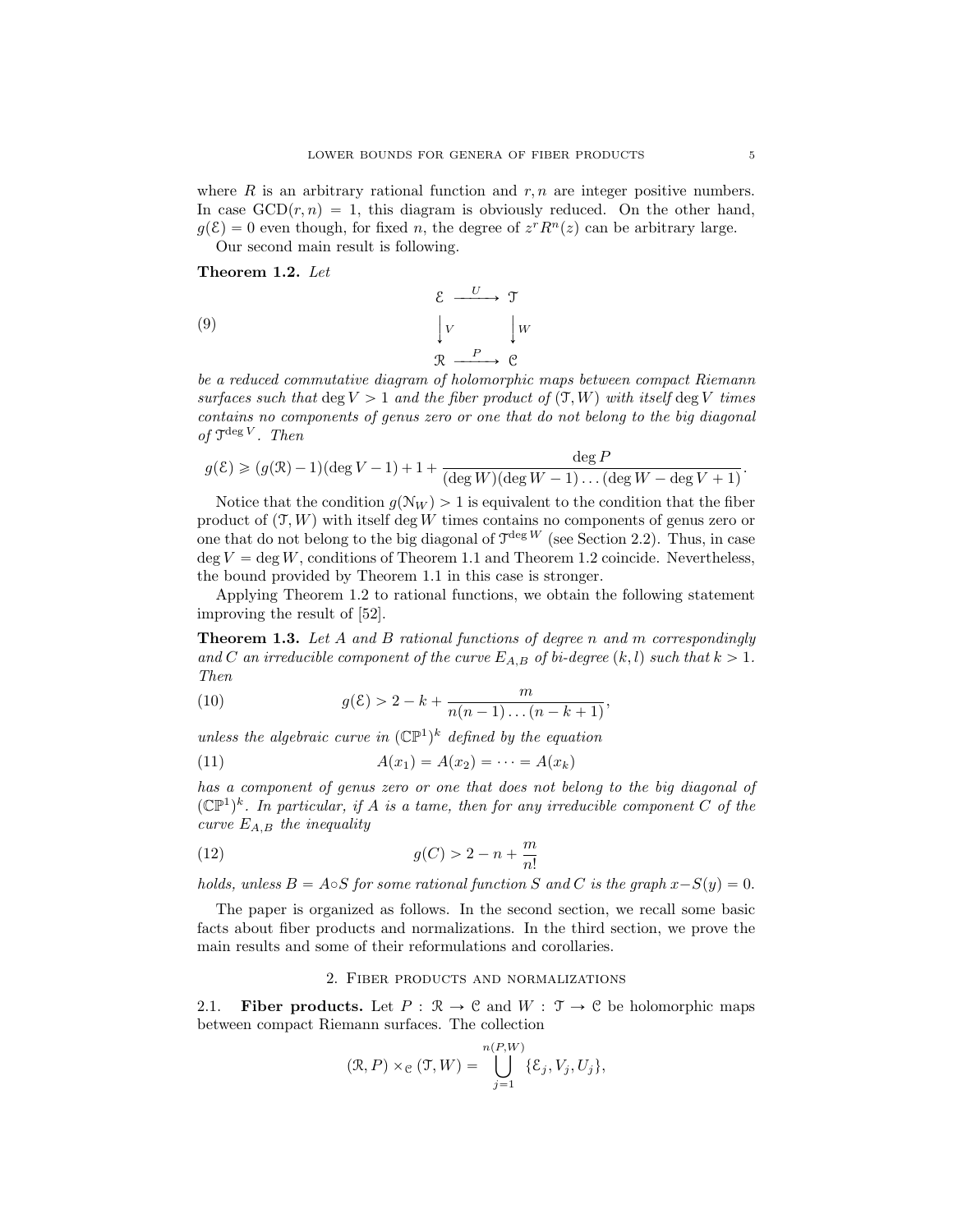where  $n(P, W)$  is an integer positive number and  $\mathcal{E}_i, 1 \leq j \leq n(P, W)$ , are compact Riemann surfaces provided with holomorphic maps

$$
V_j: \mathcal{E}_j \to \mathcal{R}, \quad U_j: \mathcal{E}_j \to \mathcal{T}, \quad 1 \leq j \leq n(P, W),
$$

is called the fiber product of P and W if

$$
P \circ V_j = W \circ U_j, \quad 1 \le j \le n(P, W),
$$

and for any holomorphic maps  $V : \widetilde{\mathcal{E}} \to \mathcal{R}, U : \widetilde{\mathcal{E}} \to \mathcal{T}$  between compact Riemann surfaces satisfying

$$
(13) \t\t P \circ V = W \circ U
$$

there exist a uniquely defined index  $j, 1 \leq j \leq n(P, W)$ , and a holomorphic map  $T: \widetilde{\mathcal{E}} \to \mathcal{E}_j$  such that

$$
V = V_j \circ T, \quad U = U_j \circ T.
$$

The fiber product is defined in a unique way up to natural isomorphisms and can be described by the following algebro-geometric construction. Let us consider the algebraic variety

(14) 
$$
\mathcal{L} = \{(x, y) \in \mathbb{R} \times \mathcal{T} | P(x) = W(y) \}.
$$

Let us denote by  $\mathcal{L}_j$ ,  $1 \leq j \leq n(P, W)$ , irreducible components of  $\mathcal{L}$ , by  $\mathcal{E}_j$ ,  $1\leqslant j\leqslant n(P, W),$  their desingularizations, and by

$$
\pi_j: \mathcal{E}_j \to \mathcal{L}_j, \quad 1 \leqslant j \leqslant n(P, W),
$$

the desingularization maps. Then the compositions

$$
x \circ \pi_j : \mathcal{E}_j \to \mathcal{R}, \quad y \circ \pi_j : \mathcal{E}_j \to \mathcal{T}, \quad 1 \leq j \leq n(P, W),
$$

extend to holomorphic maps

$$
V_j: \mathcal{E}_j \to \mathcal{R}, \quad U_j: \mathcal{E}_j \to \mathcal{T}, \quad 1 \le j \le n(P, W),
$$

and the collection  $\bigcup^{n(P,W)}$  $\bigcup_{j=1} {\xi_j, V_j, U_j}$  is the fiber product of P and W. Abusing notation we call the Riemann surfaces  $\mathcal{E}_j$ ,  $1 \leq j \leq n(P, W)$ , irreducible components of the fiber product of  $P$  and  $W$ .

It follows from the definition that for every  $j, 1 \leq j \leq n(P, W)$ , the functions  $V_i, U_j$  have no non-trivial common compositional right factor in the following sense: the equalities

$$
V_j = \widetilde{V} \circ T, \quad U_j = \widetilde{U} \circ T,
$$

where

$$
T: \mathcal{E}_j \to \widetilde{\mathcal{E}}, \quad \widetilde{V}: \widetilde{\mathcal{E}} \to \mathcal{R}, \quad \widetilde{U}: \widetilde{\mathcal{E}} \to \mathcal{T}
$$

are holomorphic maps between compact Riemann surfaces, imply that deg  $T = 1$ . Denoting by  $\mathcal{M}(\mathcal{R})$  the field of meromorphic functions on a Riemann surface  $\mathcal{R}$ , we can restate this condition as the equality

$$
V_j^{\ast} \mathcal{M}(\mathcal{R}) \cdot U_j^{\ast} \mathcal{M}(\mathcal{T}) = \mathcal{M}(\mathcal{E}_j),
$$

meaning that the field  $\mathcal{M}(\mathcal{E}_j)$  is a compositum of its subfields  $V_j^*\mathcal{M}(\mathcal{R})$  and  $U_j^*\mathcal{M}(\mathcal{T})$ . In the other direction, if  $U$  and  $V$  satisfy  $(13)$  and have no non-trivial common compositional right factor, then

$$
V = V_j \circ T, \quad U = U_j \circ T
$$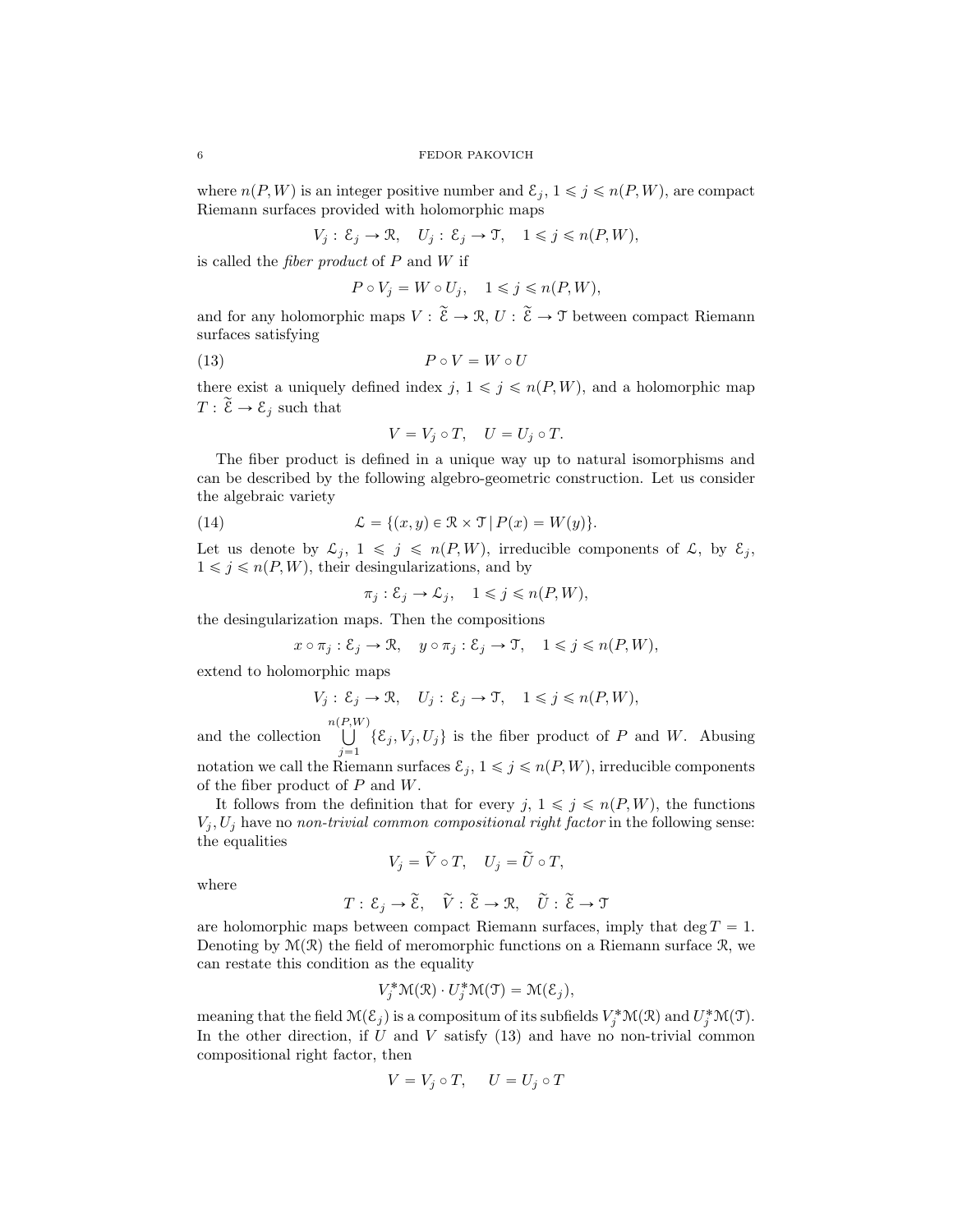for some  $j, 1 \leq j \leq n(P, W)$ , and an isomorphism  $T : \mathcal{E}_j \to \mathcal{E}_j$ .

Notice that since  $V_i, U_i, 1 \leq j \leq n(P, W)$ , parametrize components of (14), the equalities

$$
\sum_{j} \deg V_{j} = \deg W, \quad \sum_{j} \deg U_{j} = \deg P
$$

hold. In particular, if  $(\mathcal{R}, P) \times_{\mathcal{C}} (\mathcal{T}, W)$  consists of a unique component  $\{\mathcal{E}, V, U\},$ then

(15) 
$$
\deg V = \deg W, \quad \deg U = \deg P.
$$

Vice versa, if holomorphic maps U and V satisfy  $(13)$  and  $(15)$ , and have no nontrivial common compositional right factor, then  $(\mathcal{R}, P) \times_{\mathcal{C}} (\mathcal{T}, W)$  consists of a unique component.

We recall that if  $R : \mathcal{E} \to \mathcal{C}$  is a holomorpic map between compact Riemann surfaces, then by the Riemann–Hurwitz formula

(16) 
$$
\chi(\mathcal{E}) = \chi(\mathcal{C}) \deg R - \sum_{z \in \mathcal{E}} (e_R(z) - 1),
$$

where  $e_R(z)$  denotes the local multiplicity of R at the point z. In case the fiber product  $(\mathcal{R}, P) \times_{\mathcal{C}} (\mathcal{T}, W)$  consists of a unique component  $\{\mathcal{E}, V, U\}$ , we can calculate  $\chi(\mathcal{E})$  applying (16) to the map

$$
R = P \circ V = W \circ U
$$

and using the Abhyankar lemma (see e. g. [61], Theorem 3.9.1). According to the last result, for every point  $t_0$  of  $\mathcal{E}$ , the equality

(17) 
$$
e_R(t_0) = \text{lcm}(e_P(V(t_0)), e_W(U(t_0)))
$$

holds. In particular,  $e_R(t_0) = 1$  whenever  $R(t_0)$  is not a critical value of P or W, implying that

$$
c(R) = c(P) \cup c(W),
$$

where  $c(F)$  denotes the set of critical values of a holomorphic map F. Using (16) and (17), we obtain the following formula for  $\chi(\mathcal{E})$  in terms of the ramification of  $P$  and  $W$  :

$$
\chi(\mathcal{E}) = \chi(\mathcal{C}) \deg P \deg W - \sum_{\substack{(x,y)\in \mathcal{R}\times \mathcal{T},\\P(x)=W(y)}} (\operatorname{lcm}(e_P(x), e_W(y))-1).
$$

2.2. **Normalizations.** Let  $F : \mathbb{N} \to \mathbb{R}$  be a holomorphic map between compact Riemann surfaces. Let us recall that  $F$  is called a *Galois covering* if the covering group

$$
Aut(N, F) = \{ \sigma \in Aut(N) : F \circ \sigma = F \}
$$

acts transitively on fibers of  $F$ . Equivalently,  $F$  is a Galois covering if the field extension  $\mathcal{M}(\mathcal{N})/F^*\mathcal{M}(\mathcal{R})$  is a Galois extension. In case F is Galois covering, for the corresponding Galois group the isomorphism

(18) 
$$
\text{Gal}(\mathcal{M}(\mathcal{N})/F^*\mathcal{M}(\mathcal{R})) \cong \text{Aut}(\mathcal{N}, F)
$$

holds. Notice that since the action of  $Aut(N, F)$  on fibers of F has no fixed points, any element of  $Aut(N, F)$  is defined by its value on an arbitrary element of a fiber,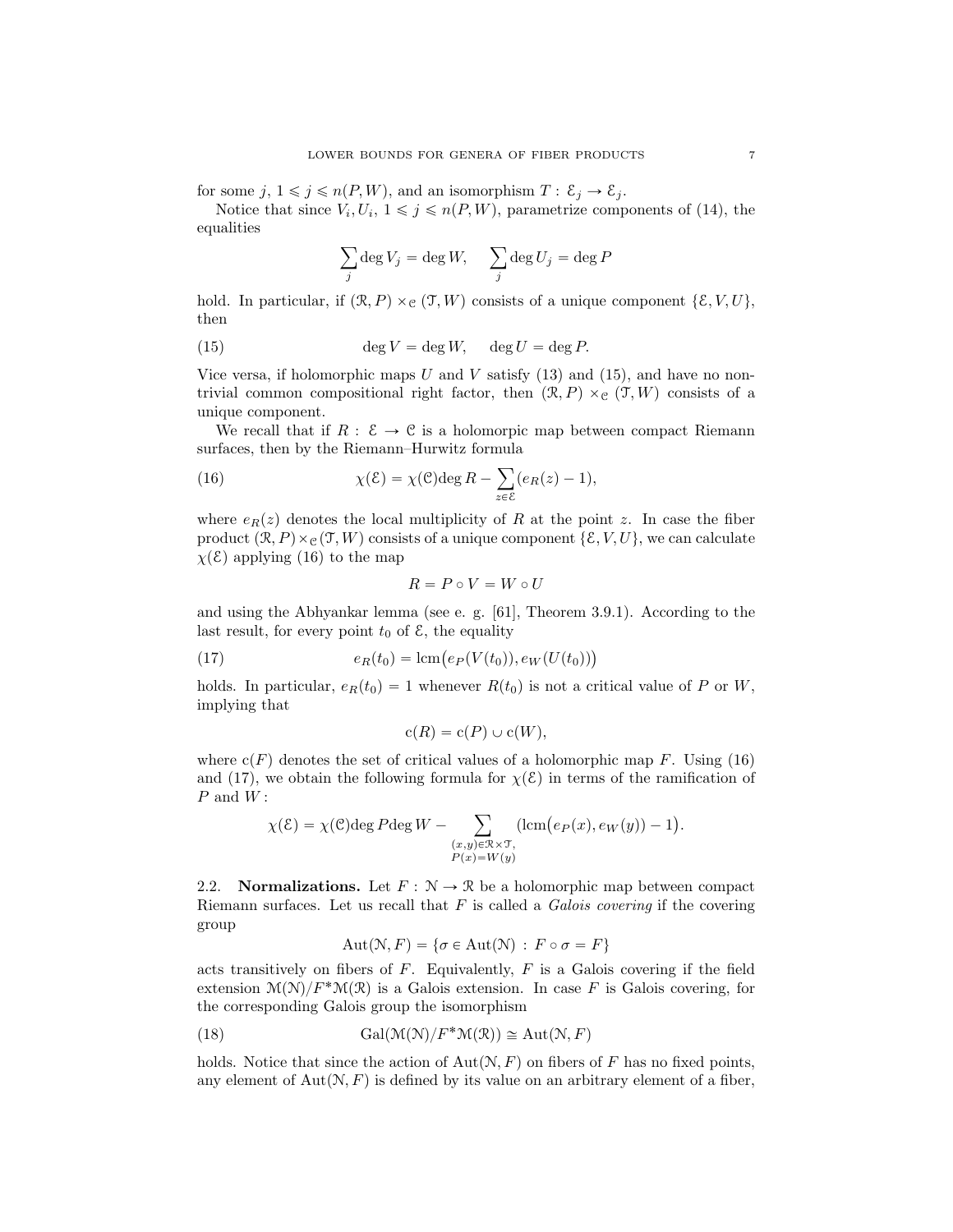implying that the action of Aut $(N, F)$  on fibers of F is transitive if and only the equality

$$
(19) \t\t\t |Aut(\mathcal{N}, F)| = \deg F
$$

holds. Thus, the last equality is equivalent to the condition that  $F$  is a Galois covering. Another equivalent condition for  $F$  to be a Galois covering is the equality

$$
|\text{Mon}(F)| = \deg F,
$$

where  $Mon(F)$  denotes the monodromy group of the holomorphic map F (see e. g. [27], Proposition 2.66).

Let  $V: \mathcal{E} \to \mathcal{R}$  be an arbitrary holomorphic map between compact Riemann surfaces. Then the *normalization* of  $V$  is defined as a compact Riemann surface  $N_V$  together with a Galois covering of the lowest possible degree  $\tilde{V}: N_V \to \mathcal{R}$ such that  $\tilde{V} = V \circ H$  for some holomorphic map  $H : \mathcal{N}_V \to \mathcal{E}$ . The map  $\tilde{V}$  is defined up to the change  $\widetilde{V} \rightarrow \widetilde{V} \circ \alpha$ , where  $\alpha \in \text{Aut}(\mathcal{N}_V)$ , and is characterized by the property that the field extension  $\mathcal{M}(\mathcal{N}_V)/\widetilde{V}^*\mathcal{M}(\mathcal{R})$  is isomorphic to the Galois closure  $\widetilde{\mathcal{M}(\mathcal{E})}/V^*\mathcal{M}(\mathcal{R})$  of the extension  $\mathcal{M}(\mathcal{E})/V^*\mathcal{M}(\mathcal{R})$ . Notice that since

$$
\text{Mon}(V) \cong \text{Gal}(\widetilde{\mathcal{M}(\mathcal{E})}/V^*\mathcal{M}(\mathcal{R}))
$$

(see e. g.  $[28]$ ), this implies by  $(18)$  and  $(19)$  that the normalization of V can be characterized as a Galois covering  $\tilde{V}$  that factors through V and satisfies the equality

(21) 
$$
|\text{Mon}(V)| = \deg \widetilde{V}.
$$

For a holomorphic map  $V: \mathcal{E} \to \mathcal{R}$  of degree  $n \geq 2$  its normalization can be described in terms of the fiber product of V with itself n times as follows (see [20],  $\S I.G,$  or [29], Section 2.2). For  $k, 1 \leq k \leq n$ , let  $\mathcal{L}^{k,V}$  be an algebraic variety consisting of k-tuples of  $\mathcal{E}^k$  with a common image under V, and  $\hat{\mathcal{L}}^{k,V}$  a variety obtained from  $\mathcal{L}^{k,V}$  by removing points that belong to the big diagonal

$$
\mathbf{\Delta}^{k,\varepsilon} := \{ (x_i) \in \varepsilon^k \, | \, x_i = x_j \text{ for some } i \neq j \}
$$

of  $\mathcal{E}^k$ . Further, let  $\mathcal{L}$  be an arbitrary irreducible component of  $\hat{\mathcal{L}}^{n,V}$  and  $\mathcal{N} \stackrel{\theta}{\rightarrow} \mathcal{L}$ the desingularization map. Finally, let  $\psi : \mathcal{N} \to \mathcal{R}$  be a holomorphic map induced by the composition

$$
\mathcal{N} \xrightarrow{\theta} \mathcal{L} \xrightarrow{\pi_i} \mathcal{E} \xrightarrow{V} \mathcal{R},
$$

where  $\pi_i$  is the projection to any coordinate. In this notation, the following statement holds.

**Theorem 2.1.** The map  $\psi : \mathbb{N} \to \mathbb{R}$  is the normalization of V.

Proof. It follows easily from the construction that

$$
(22) \t\t \t\t deg \psi = |\text{Mon}(V)|
$$

and that the action of  $Mon(\psi)$  on the fibers of  $\psi$  has no fixed point. The last property yields that

$$
\deg \psi = |\text{Mon}(\psi)|,
$$

implying that  $\psi$  is a Galois covering according to the characterization (20). Moreover, since  $\psi$  factors through V, equality (22) implies that  $\psi$  is the normalization of V according to the characterization (21).  $\Box$ 

$$
8 \\
$$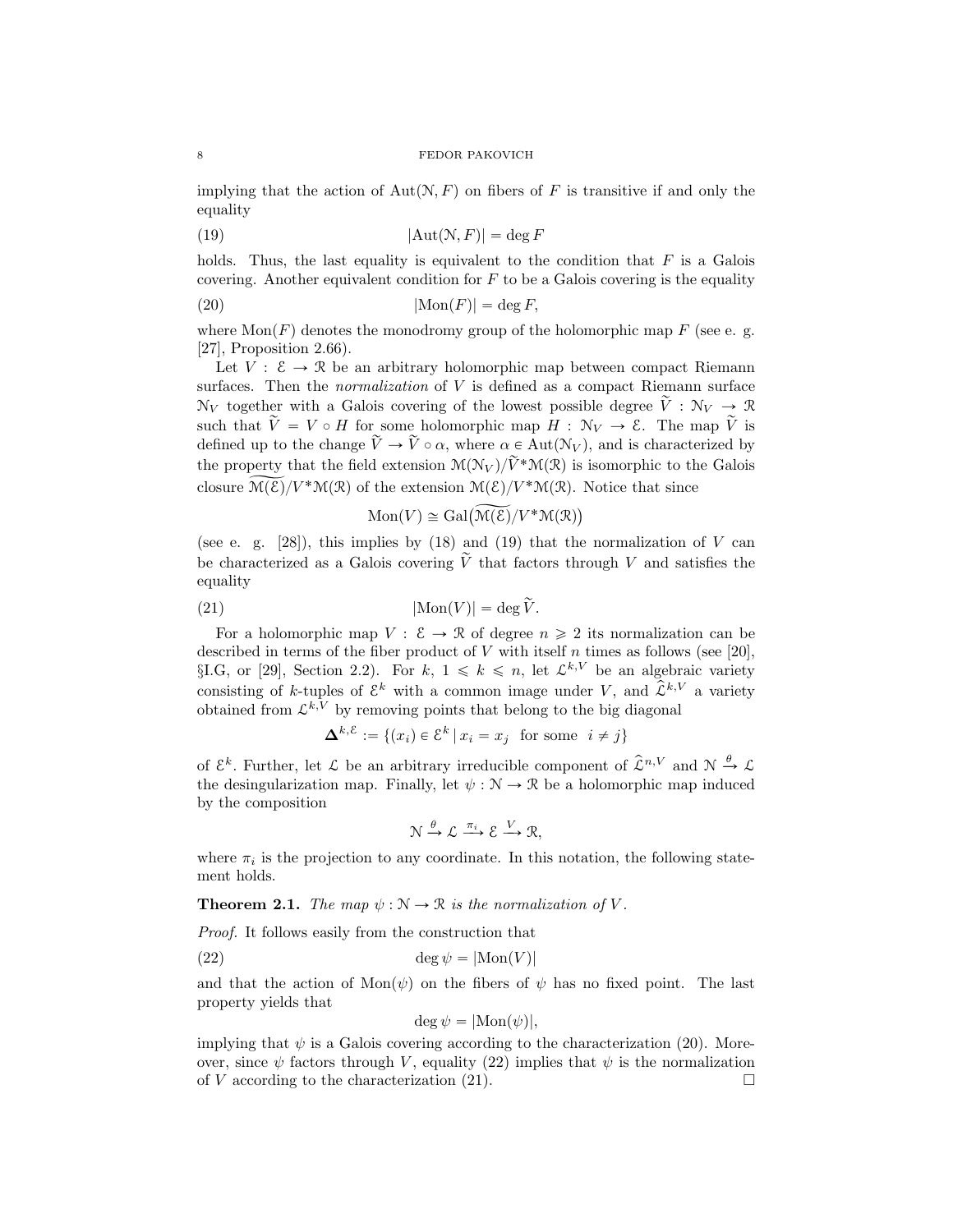Notice that while any holomorphic map of degree one is a Galois covering, the above construction is meaningless in this case since the corresponding algebraic variety  $\mathcal{L}^{1,V}$  coincides with the diagonal.

# 3. Lower bounds for genera of fiber products

3.1. Ramification orbifold. Let R be a compact Riemann surface. We recall that an orbifold  $\mathcal O$  on  $\mathcal R$  is a ramification function  $\nu : \mathcal R \to \mathbb N$  which takes the value  $\nu(z) = 1$  except at finitely many points. The Euler characteristic of an orbifold  $\mathscr{O} = (\mathcal{R}, \nu)$  is defined by the formula

$$
\chi(\mathscr{O}) = \chi(\mathfrak{R}) + \sum_{z \in \mathfrak{R}} \left( \frac{1}{\nu(z)} - 1 \right),
$$

where  $\chi(\mathcal{R})$  is the Euler characteristic of R. For a holomorphic map  $V : \mathcal{E} \to \mathcal{R}$ between compact Riemann surfaces, we define its *ramification orbifold*  $\mathcal{O}^V = (\mathcal{E}, \nu)$ , setting  $\nu$  equal to the least common multiple of local degrees of V at the points of the preimage  $V^{-1}{z}$ . Notice that Theorem 2.1 combined with the Abhyankar lemma imply that

$$
\widehat{\mathscr{O}}^{\widetilde{V}} = \widehat{\mathscr{O}}^V.
$$

**Lemma 3.1.** Let  $V : \mathcal{E} \to \mathbb{R}$  be a holomorphic map between compact Riemann surfaces, and  $\tilde{V}: \mathbb{N}_V \to \mathbb{R}$  its normalization. Then

(24) 
$$
\chi(\mathcal{N}_V) = \chi(\mathscr{O}^V) \deg \widetilde{V}.
$$

*Proof.* Since  $\widetilde{V}: \mathcal{N}_V \to \mathcal{R}$  is a Galois covering, the equality  $|\text{Aut}(\mathcal{N}_V, \widetilde{V})| = \deg \widetilde{V}$ holds and, up to the change  $\tilde{V} \rightarrow \alpha \circ \tilde{V}$ , where  $\alpha \in Aut(\mathcal{N}_V)$ , the map  $\tilde{V}$  is the quotient map

$$
\widetilde{V}: \mathcal{N}_V \to \mathcal{N}_V/\text{Aut}(\mathcal{N}_V, \widetilde{V}).
$$

Thus, for any critical value  $z_i$ ,  $1 \leq i \leq r$ , of  $\widetilde{V}$  there exists a number  $d_i$  such that  $\widetilde{V}^{-1}\{z_i\}$  consists of deg  $\widetilde{V}/d_i$  points, at each of which the local multiplicity of  $\widetilde{V}$ equals  $d_i$ . Applying the Riemann-Hurwitz formula we see that

$$
\chi(\mathcal{N}_V) = \chi(\mathcal{R}) \deg \widetilde{V} - \sum_{i=1}^r \frac{\deg \widetilde{V}}{d_i} (d_i - 1) =
$$
  
=  $\left(\chi(\mathcal{R}) + \sum_{i=1}^r \left(\frac{1}{d_i} - 1\right)\right) \deg \widetilde{V} = \chi(\mathcal{O}^{\widetilde{V}}) \deg \widetilde{V}.$ 

Therefore,  $(24)$  holds by  $(23)$ .

**Lemma 3.2.** Let  $V : \mathcal{E} \to \mathcal{R}$  be a holomorphic map between compact Riemann surfaces. Then

(25) 
$$
\chi(\mathcal{O}^V) \ge \chi(\mathcal{E}) + \chi(\mathcal{R})(1 - \deg V).
$$

*Proof.* It follows from the definition of  $\mathscr{O}^V$  that

(26) 
$$
\chi(\mathcal{O}^V) \geq \chi(\mathcal{R}) - |c(V)|.
$$

On the other hand, it is clear that the number of critical values of V does not exceed the number of critical points of P, which in turn does not exceed the number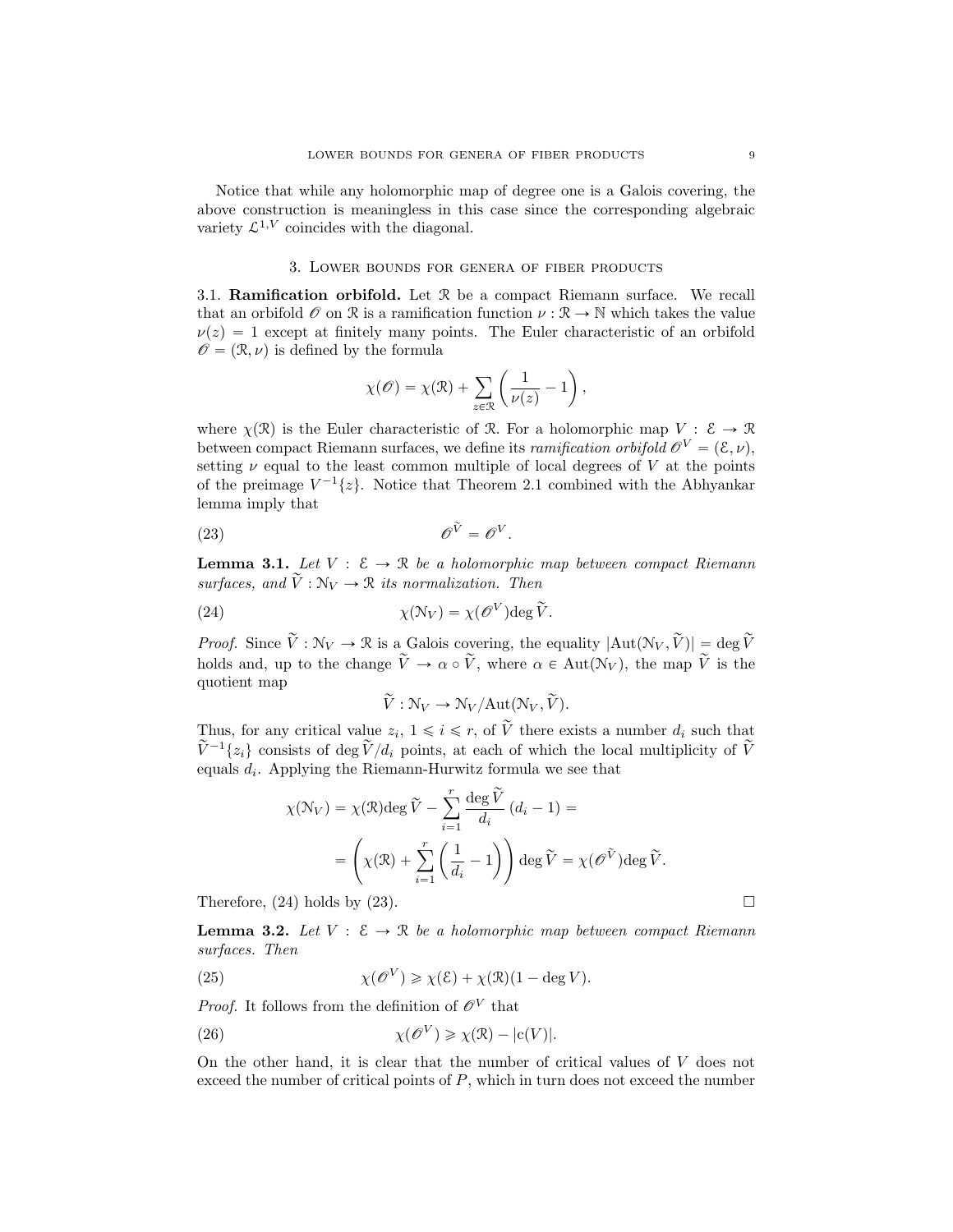$_{z\in\mathcal{E}}$  (deg  $_zV - 1$ ). Therefore, since

$$
\chi(\mathcal{E}) = \chi(\mathcal{R}) \deg V - \sum_{z \in \mathcal{E}} (\deg_z V - 1),
$$

we have:

(27) 
$$
|c(V)| \leq \sum_{z \in \mathcal{E}} (\deg_z V - 1) = \chi(\mathcal{R}) \deg V - \chi(\mathcal{E}).
$$

Now  $(25)$  follows from  $(26)$  and  $(27)$ .

3.2. Lifting lemma. Let  $W : \mathcal{T} \to \mathcal{C}$  be a holomorphic map between compact Riemann surfaces, and  $\mathcal D$  a component of the fiber power of the map W with itself k,  $2 \le k \le \text{deg } W$ , times. Then D is the desingularization of an irreducible component  $D$  of the variety

$$
\{(x_i) \in \mathcal{E}^k \mid W(x_1) = W(x_2) = \cdots = W(x_k)\},\
$$

and abusing notation we will say that  $D$  does not belong to the big diagonal of  $\mathfrak{T}^k$ , if D does not belong to the big diagonal of  $\mathfrak{T}^k$ .

Our proof of Theorem 1.1 and Theorem 1.2 is based on the following lemma of independent interest.

Lemma 3.3. Let

(28) 
$$
\begin{array}{c}\n \xi \xrightarrow{U} \mathcal{T} \\
 \downarrow V \\
 \mathcal{R} \xrightarrow{P} \mathcal{C}\n \end{array}
$$

be a reduced commutative diagram of holomorphic maps between compact Riemann surfaces such that deg  $V > 1$ . Then one can complete it to a diagram of holomorphic maps between compact Riemann surfaces

(29)  
\n
$$
\begin{array}{ccc}\n & \mathcal{N}_V & \xrightarrow{L} & \mathcal{D} \\
 & \downarrow{Q} & & \downarrow{F} \\
 & \mathcal{E} & \xrightarrow{U} & \mathcal{T} \\
 & \downarrow{V} & & \downarrow{W} \\
 & \mathcal{R} & \xrightarrow{P} & \mathcal{C},\n\end{array}
$$

such that  $V \circ Q = \tilde{V}$  and  $D$  is an irreducible component of the fiber power of  $W : \mathcal{T} \to \mathcal{C}$  with itself deg V times that does not belong to the big diagonal of  $\mathfrak{T}^{\deg V}$ . Moreover, if  $\deg V = \deg W$ , then  $\mathfrak{D} = \mathcal{N}_W$  and  $W \circ F = \widetilde{W}$ .

*Proof.* Let us set  $k = \deg V$  and define the maps

$$
V_k: \mathcal{E}^k \to \mathcal{R}^k
$$
,  $U_k: \mathcal{E}^k \to \mathcal{T}^k$ ,  $W_k: \mathcal{T}^k \to \mathcal{C}^k$ ,  $P_k: \mathcal{R}^k \to \mathcal{C}^k$ 

by the formulas

$$
V_k: (z_1, z_2, \dots, z_k) \to (V(z_1), V(z_2), \dots, V(z_k)),
$$
  
\n
$$
U_k: (z_1, z_2, \dots, z_k) \to (U(z_1), U(z_2), \dots, U(z_k)),
$$
  
\n
$$
W_k: (z_1, z_2, \dots, z_k) \to (W(z_1), W(z_2), \dots, W(z_k)),
$$
  
\n
$$
P_k: (z_1, z_2, \dots, z_k) \to (P(z_1), P(z_2), \dots, P(z_k)).
$$

$$
\Box
$$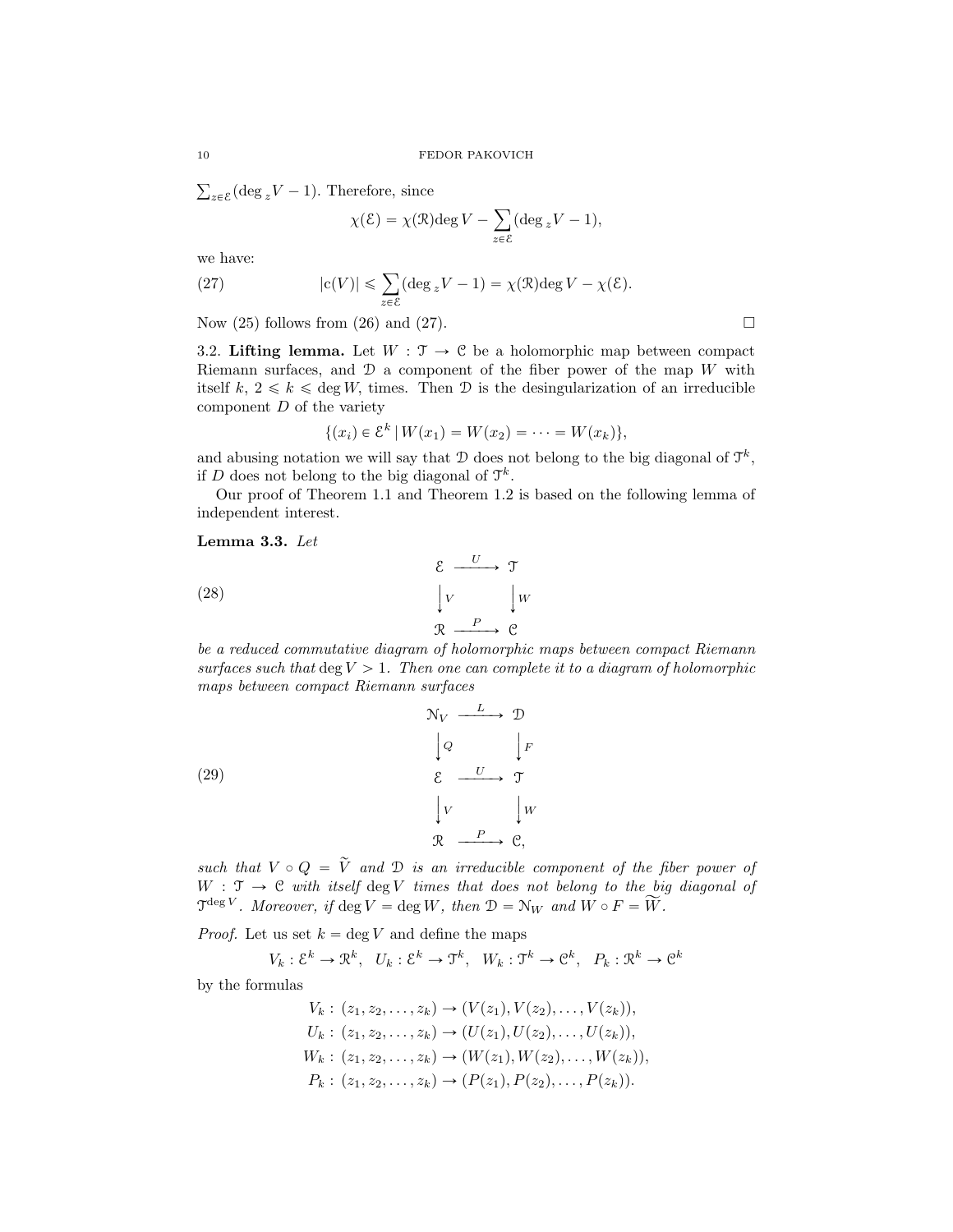Clearly, the diagram

(30)

$$
\begin{array}{ccc}\n\mathcal{E}^k & \xrightarrow{U_k} & \mathfrak{I}^k \\
\downarrow V_k & & \downarrow W_k \\
\mathfrak{R}^k & \xrightarrow{P_k} & \mathfrak{C}^k\n\end{array}
$$

commutes. Furthermore, in the notation of Section 2.2,

$$
\mathcal{L}^{k,V} = V_k^{-1}(\Delta^{k,\mathcal{R}}),
$$

where  $\Delta^{k,\mathcal{R}}$  is the usual diagonal in  $\mathcal{R}^k$ ,

$$
\Delta^{k,\mathcal{R}} := \{ (x_i) \in \mathcal{R}^k \, | \, x_1 = x_2 = \cdots = x_k \}.
$$

Since  $P_k(\Delta^{k,\mathcal{R}}) = \Delta^{k,\mathcal{C}}$ , it follows from the commutativity of (30) that

$$
U_k(\mathcal{L}^{k,V}) \subseteq \mathcal{L}^{k,W}.
$$

Let us show now that

(31)  $U_k(\hat{\mathcal{L}}^{k,V}) \subseteq \hat{\mathcal{L}}^{k,W}$ .

It follows from the commutativity of diagram (28) that the subfields  $U^*\mathcal{M}(\mathcal{T})$  and  $V^{\ast}(\mathfrak{X})$  of  $\mathfrak{M}(\mathcal{E})$  contain a common subfield k of the transcendence degree one over C. By the primitive element theorem,

$$
U^*\mathcal{M}(\mathcal{T})=k[h]
$$

for some  $h \in U^* \mathcal{M}(\mathcal{T})$ . Since

$$
V^*\mathcal{M}(\mathcal{R})\cdot U^*\mathcal{M}(\mathcal{T})=\mathcal{M}(\mathcal{E}),
$$

this implies that

(32) 
$$
\mathcal{M}(\mathcal{E}) = V^* \mathcal{M}(\mathcal{R})[h].
$$

As elements of  $\mathcal{M}(\mathcal{E})$  separate points of  $\mathcal{E}$ , equality (32) implies that for every  $z_0 \in \mathcal{R}$ that is not a critical value of V the map h takes k distinct values on the set  $V^{-1}\lbrace z_0 \rbrace$ . Since  $h \in U^* \mathcal{M}(\mathcal{T})$ , this implies in turn that the map U takes k distinct values on  $V^{-1}\lbrace z_0 \rbrace$ . Therefore, (31) holds.

Let  $\mathcal L$  be an arbitrary irreducible component of  $\hat{\mathcal L}^{k,V}$ , and  $\mathcal D$  the disingularization of  $U_k(\mathcal{L})$ . Then D does not belong to the big diagonal of  $\mathcal{T}^k$  by (31). Furthermore, it follows from Theorem 2.1 that there exists a holomorphic map  $L : N_V \to \mathcal{D}$  such that the diagram

$$
\begin{array}{ccc}\n\mathcal{N}_V & \xrightarrow{L} & \mathcal{D} \\
\downarrow \theta & & \downarrow \eta \\
\mathcal{L} & \xrightarrow{P} & U_k(\mathcal{L}),\n\end{array}
$$

where  $\theta : \mathcal{N}_V \to \mathcal{L}$  and  $\eta : \mathcal{D} \to U_k(\mathcal{L})$  are the desingularization maps, commutes. Therefore,  $(29)$  commutes for the holomorphic maps  $Q$  and  $F$  induced by the compositions  $\mathcal{N}_V \xrightarrow{\theta} \mathcal{L} \xrightarrow{\pi_i} \mathcal{E}$  and  $\mathcal{D} \xrightarrow{\eta} U_k(\mathcal{L}) \xrightarrow{\pi_i} \mathcal{T}$ , where  $\pi_i$  is the projection to any coordinate. Moreover, Theorem 2.1 implies that  $V \circ Q = \tilde{V}$ . Finally, if deg  $V = \text{deg } W$ , then Theorem 2.1 implies that  $\mathcal{D} = \mathcal{N}_W$  and  $W \circ F = \widetilde{W}$ .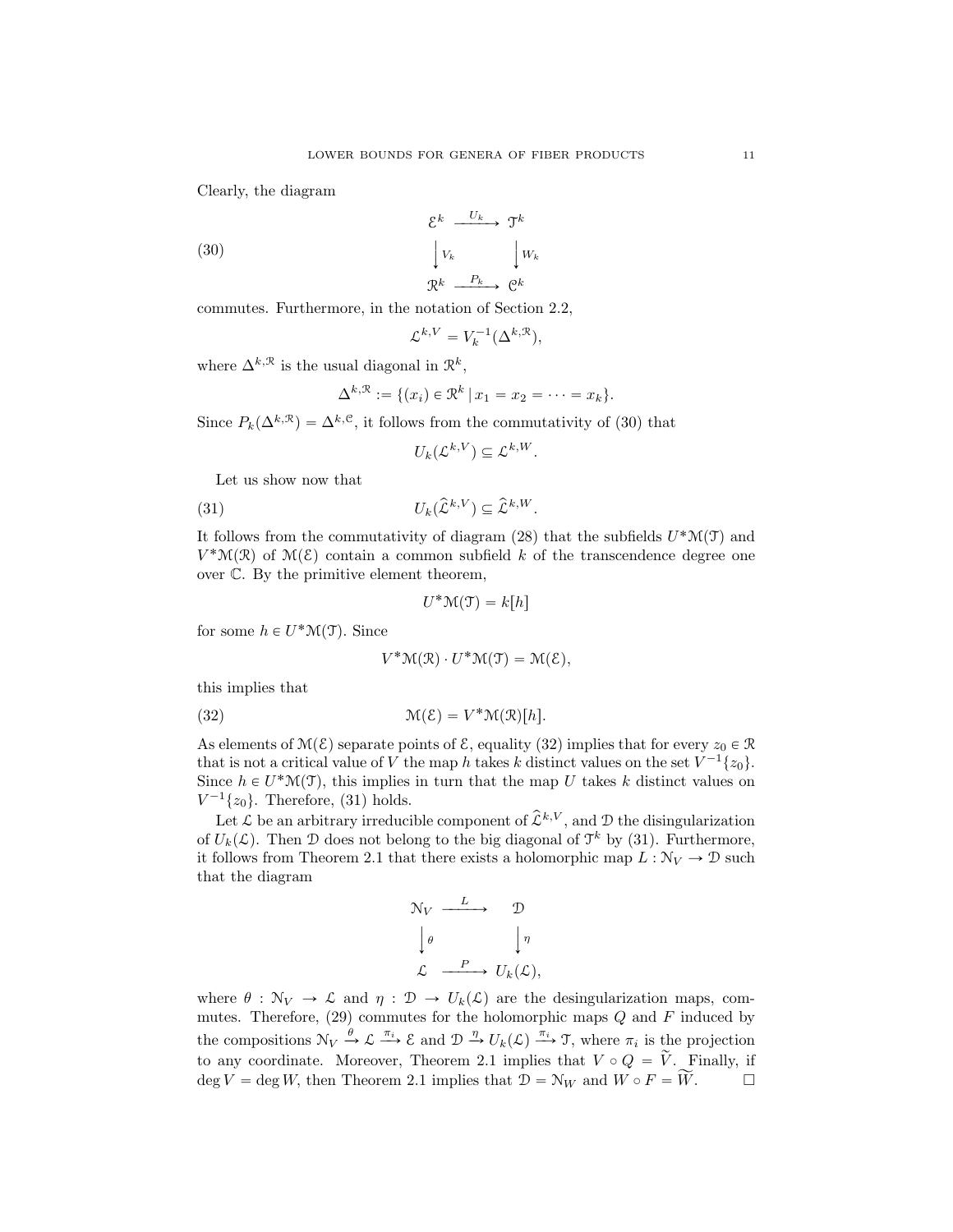3.3. Bounds for fiber products with one component. Proof of Theorem 1.1. By Lemma 3.3, we can complete diagram (6) to the diagram

$$
\begin{array}{ccc}\n\mathcal{N}_V & \xrightarrow{L} & \mathcal{N}_W \\
\downarrow Q & & \downarrow F \\
\mathcal{E} & \xrightarrow{U} & \mathcal{T} \\
\downarrow V & & \downarrow W \\
\mathcal{R} & \xrightarrow{P} & \mathcal{C},\n\end{array}
$$

where  $V \circ Q = \widetilde{V}$  and  $W \circ F = \widetilde{W}$ . By the Riemann-Hurwitz formula, we have:

 $\chi(\mathcal{N}_V) \leq \chi(\mathcal{N}_W) \text{deg } L,$ 

implying by Lemma 3.1 that

$$
\chi(\mathscr{O}^V)\text{deg}\,\widetilde{V}\leqslant\chi(\mathcal{N}_W)\text{deg}\,L.
$$

Since

$$
\deg \widetilde{V} \deg P = \deg Q \deg V \deg P = \deg L \deg F \deg W = \deg L \deg \widetilde{W},
$$

this yields that

$$
\chi(\mathscr{O}^V) \leqslant \frac{\chi(\mathcal{N}_W) \text{deg } L}{\text{deg }\tilde{V}} = \frac{\chi(\mathcal{N}_W) \text{deg } P}{\text{deg }\tilde{W}},
$$

implying by Lemma 3.2 that

(33) 
$$
\chi(\mathcal{E}) + \chi(\mathcal{R})(1 - \deg V) \leq \frac{\chi(\mathcal{N}_W) \deg P}{\deg \widetilde{W}}.
$$

Let us recall that, by the Hurwitz inequality, for a compact Riemann surface of genus  $g > 1$  the order of its automorphism group does not exceed  $84(g - 1)$ . Thus, if  $g(N_W) > 1$ , then

$$
42N_W \le -|\text{Aut}(\mathcal{N}_W)|,
$$

implying by (33) that

(34) 
$$
42\Big(\chi(\mathcal{E}) + \chi(\mathcal{R})(1-\deg V)\Big) \leqslant -\frac{|\mathrm{Aut}(\mathcal{N}_W)|\deg P}{\deg \widetilde{W}}.
$$

On the other hand, since the map  $\widetilde{W}$  can be thought of as the quotient map

$$
\widetilde{W}: \mathcal{N}_W \to \mathcal{N}_W/\text{Aut}(\mathcal{N}_W, \widetilde{W})
$$

and  $Aut(\mathcal{N}_W, \widetilde{W}) \subseteq Aut(\mathcal{N}_W)$  it follows from (19) that

(35) 
$$
\deg \widetilde{W} = |\text{Aut}(\mathcal{N}_W, \widetilde{W})| \leq |\text{Aut}(\mathcal{N}_W)|.
$$

Combining now (34) and (35), we obtain the inequality

$$
\chi(\mathcal{E}) + \chi(\mathcal{R})(1 - \deg V) \leqslant -\frac{\deg P}{42}
$$

,

which is equivalent to  $(7)$ .

Notice that Theorem 1.1 can be reformulated as follows.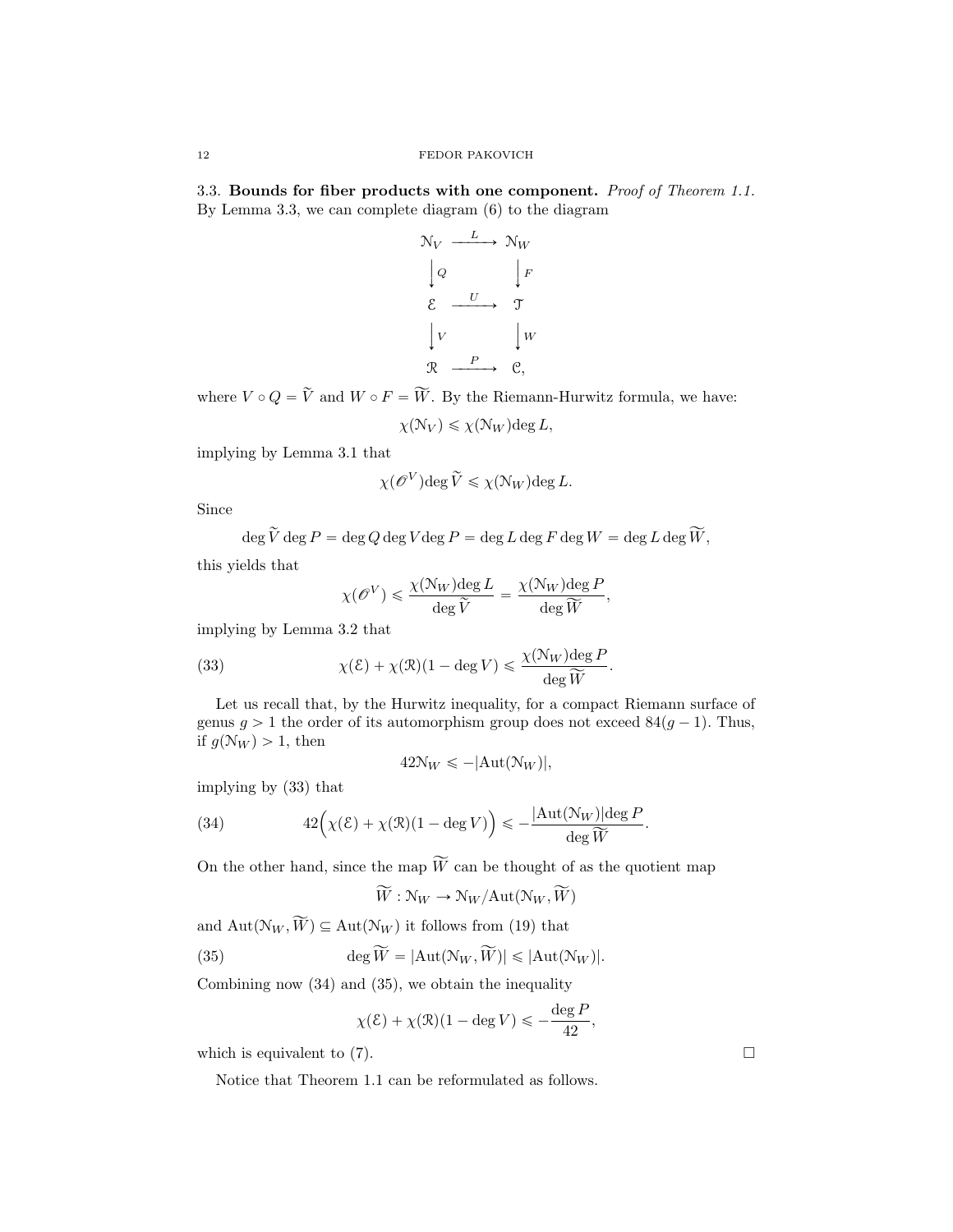**Theorem 3.4.** Let  $P : \mathbb{R} \to \mathbb{C}$  and  $W : \mathbb{T} \to \mathbb{C}$  be holomorphic maps between compact Riemann surfaces such that deg  $W \geq 2$ , the fiber product  $(\mathcal{R}, P) \times_{\mathcal{C}} (\mathcal{T}, W)$ consists of a unique component  $\mathcal{E}$ , and  $g(\mathcal{N}_W) > 1$ . Then

(36) 
$$
g(\mathcal{E}) \ge (g(\mathcal{R}) - 1)(\deg W - 1) + 1 + \frac{\deg P}{84}.
$$

In particular,

(37) 
$$
g(\mathcal{E}) \geq \frac{\deg P - 84 \deg W + 168}{84}.
$$

*Proof.* If  $(\mathcal{R}, P) \times_{\mathcal{C}} (\mathcal{T}, W)$  consists of a unique component  $\mathcal{E}$ , then there exists a reduced diagram (6) such that

(38) 
$$
\deg V = \deg W \geqslant 2.
$$

Thus, (36) follows from (7) and (38). Finally, (36) implies (37) since  $q(\mathcal{R}) \geq 0$ .  $\Box$ 

In case  $\mathcal{C} = \mathbb{CP}^1$ , the assumption deg  $V \ge 2$  in Theorem 3.4 can be removed and the inequality in (36) can be made strict.

**Theorem 3.5.** Let  $P : \mathbb{R} \to \mathbb{CP}^1$  and  $W : \mathbb{T} \to \mathbb{CP}^1$  be holomorphic maps between compact Riemann surfaces such that the fiber product  $(\mathcal{R}, P) \times_{\mathbb{CP}^1} (\mathcal{T}, W)$  consists of a unique component  $\mathcal E$  and  $g(\mathcal N_W) > 1$ . Then

$$
g(\mathcal{E}) > (g(\mathcal{R}) - 1)(\deg W - 1) + 1 + \frac{\deg P}{84}.
$$

In particular,

$$
g(\mathcal{E}) > \frac{\deg P - 84 \deg W + 168}{84}.
$$

*Proof.* The assumption deg  $W > 1$  is not necessary anymore since the equality deg  $W = 1$  for a holomorphic map  $W : \mathfrak{T} \to \mathbb{CP}^1$  implies the equality  $g(\mathcal{N}_W) = 0$ . Further, any holomorphic map  $W : \mathcal{T} \to \mathbb{CP}^1$  of degree greater than one has critical values. This yields that the inequality in (26) is strict, implying that the inequalities in  $(25)$ ,  $(33)$ ,  $(7)$ , and  $(36)$  are also strict. □

Remark 3.6. Theorem 3.5 was also proved in the paper [49] by a modification of the method of [47] (see [49], Theorem 3.1). Unfortunately, by the mistake of the author, the formulation of the corresponding result in [49] was partly copied from an earlier version of the paper. As a result, it is stated in  $[49]$  that  $P$  is a *rational* function but what is really meant is that  $P: R \to \mathbb{CP}^1$  is a holomorphic map from a compact Riemann surface R while  $W: T \to \mathbb{CP}^1$  is a holomorphic map from another compact Riemann surface T.

3.4. Bounds for fiber product with several components. Proof of Theorem 1.2. Applying Lemma 3.3, we can complete diagram  $(9)$  to diagram  $(29)$ , and arguing as in the proof of Theorem 1.1 we conclude that

$$
\chi(\mathcal{N}_V) \le \chi(\mathcal{D}) \deg L
$$

and

(39) 
$$
\chi(\mathcal{E}) + \chi(\mathcal{R})(1 - \deg V) \leq \frac{\chi(\mathcal{D}) \deg P}{\deg W \deg F}.
$$

By assumption,  $q(\mathcal{D}) \geq 2$  and hence

(40) 
$$
\chi(\mathcal{D}) = 2 - 2g(D) \le -2.
$$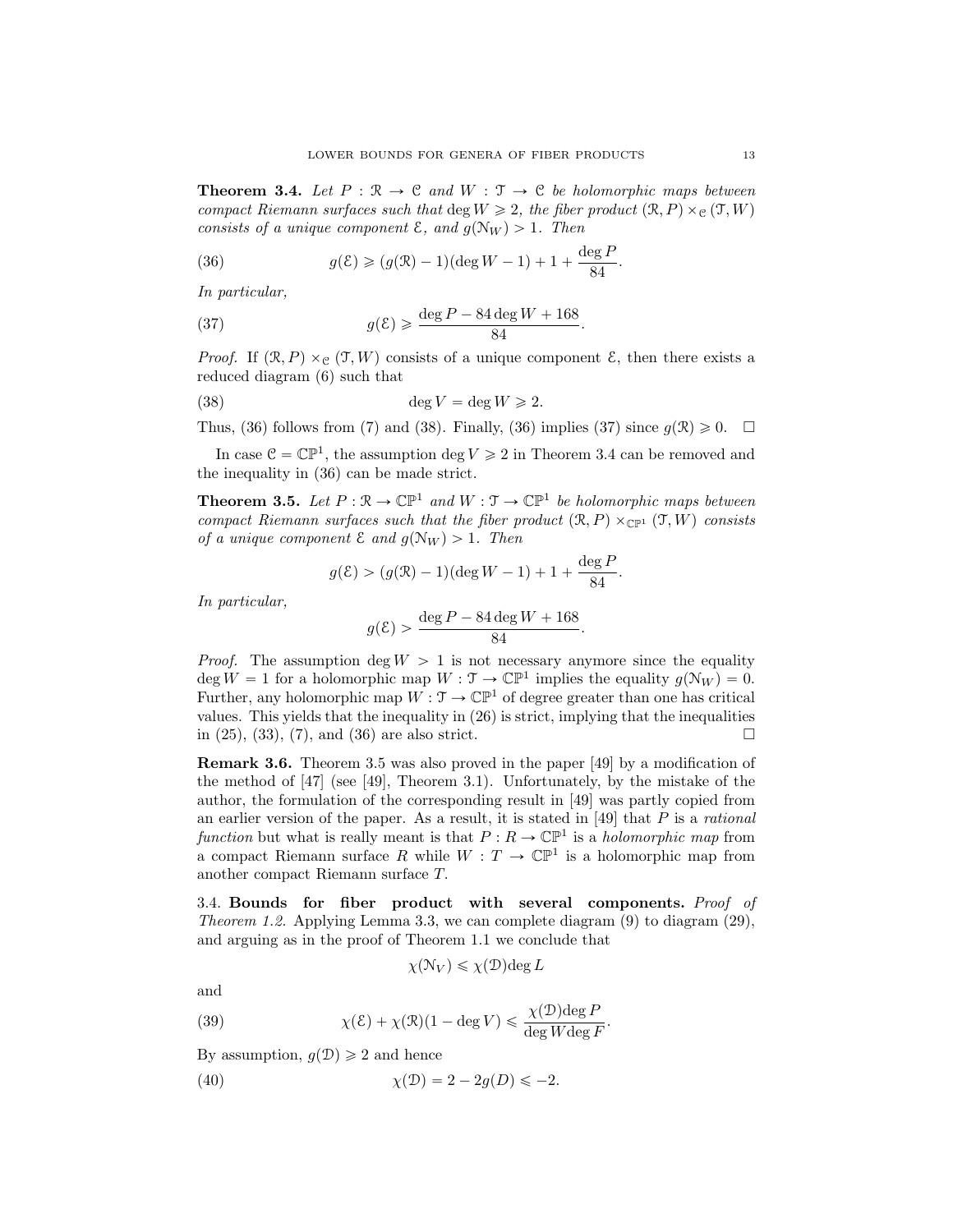On the other hand, the degree of  $W \circ F$  does not exceed the number of points in  $\mathcal{T}^{\deg V} \backslash \mathbf{\Delta}^{\deg V,\mathcal{T}}$  with a common image under W, which is equal to the number of permutations of  $\deg W$  things taken  $\deg V$  at a time. Thus,

(41) deg  $W \deg F \leqslant (\deg W)(\deg W - 1) \dots (\deg W - \deg V + 1)$ .

Now the statement of the theorem follows from (39), (40), and (41).  $\Box$ 

Proof of Theorem 3.4. The first part of the theorem is simply a particular case of Theorem 1.2 for  $\mathcal{R} = \mathcal{T} = \mathcal{C} = \mathbb{CP}^1$ .

To prove the second, we observe that if A is tame, then for any  $k, 2 \leq k \leq n$ , curve (11) has no component of genus zero or one that does not belong to the big diagonal of  $(\mathbb{CP}^1)^k$ . Moreover, for any  $k, 2 \leq k \leq n$ , the inequalities

$$
-k \geqslant -n, \qquad \qquad \frac{m}{n(n-1)\dots(n-k+1)} \geqslant \frac{m}{n!}
$$

hold. Thus, if C has bi-degree  $(k, l)$  with  $k > 1$ , then (12) follows from (10). On the other hand, if  $k = 1$ , then obviously  $B = A \circ S$  for some rational function S, and C is the graph  $x - S(y) = 0$ .

Notice that applying Theorem 1.3 for  $k = 2$  to the functional equation

$$
(42) \t\t\t A \circ C = B \circ D
$$

we obtain the following statement: if  $A, B, C, D$  are rational functions such that (42) holds and deg  $D = 2$ , then either C is a rational function in D or A is wild. This statement is rather easy since without loss of generality we can assume that  $D = z^2$ , implying by (42) that

$$
A\circ C(z)=A\circ C(-z).
$$

Therefore, either A is wild, or  $C(z) = C(-z)$  and hence C is a rational function in  $D$ . Moreover, it is not hard to see that a similar statement holds whenever  $D$  is a Galois covering (see [52], Theorem 2.1).

The application of Theorem 1.3 to equation (42) in the general case is more surprising. Specifically, Theorem 1.3 yields that for any fixed  $k \geq 2$  the equality (42), where D is an arbitrary rational function of degree k such that  $\mathbb{C}(C, D) = \mathbb{C}(z)$ , implies that A is wild and even satisfies the more restrictive condition that  $(11)$  has a factor of genus zero or one that does not belong to the big diagonal of  $(\mathbb{CP}^1)^k$ , whenever deg B is big enough with respect to deg A to the extent defined by  $k$ .

## **REFERENCES**

- [1] R. Accola, Topics in the theory of Riemann surfaces, Lecture notes in mathematics 1595, Springer, 1994.
- [2] R. Accola, On the Castelnuovo-Severi inequality for Riemann surfaces, Kodai Math. J. 29 (2006), no. 2, 299-317.
- [3] T. T. An, N. T. Diep, *Genus one factors of curves defined by separated variable polynomials,* J. Number Theory 133(8), 2616-2634 (2013).
- [4] V. H. An, H. Vu, L. Q. Ninh, On functional equations of the Fermat-Waring type for non-Archimedean vectorial entire functions, Bull. Korean Math. Soc. 53 (2016), no. 4, 1185-1196.
- [5] R. Avanzi, U. Zannier, Genus one curves defined by separated variable polynomials and a polynomial Pell equation, Acta Arith. 99 (2001), no. 3, 227-256.
- [6] R. Avanzi, U. Zannier, The equation  $f(X) = f(Y)$  in rational functions  $X = X(t), Y = Y(t)$ , Compositio Math. 139 (2003), no. 3, 263-295.
- [7] A. Beardon, T. Ng, Parameterizations of algebraic curves, Ann. Acad. Sci. Fenn., Math. 31, No. 2, 541-554 (2006).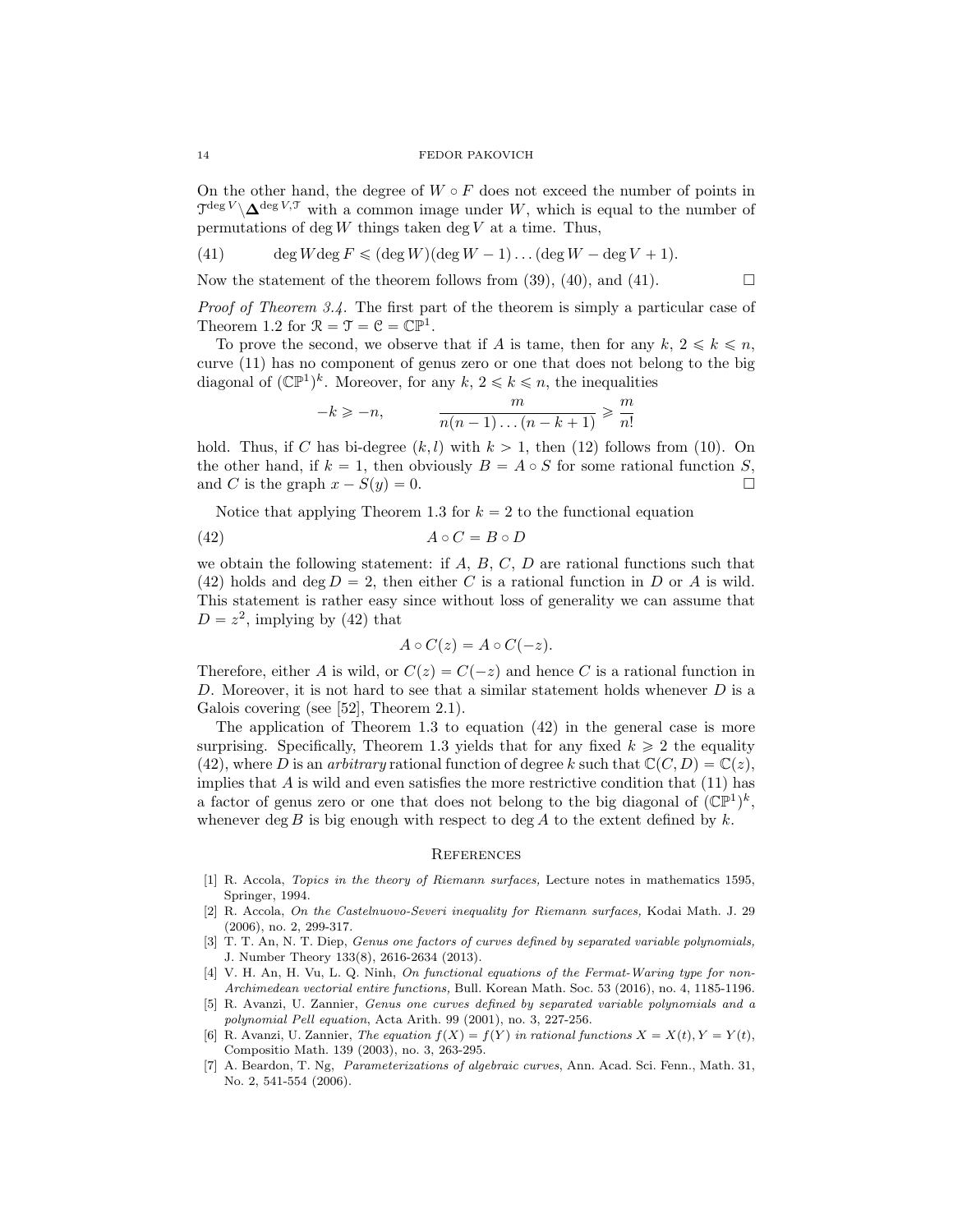- [8] Y. Bilu, C. Fuchs, F. Luca, A. Pinter, Combinatorial Diophantine equations and a refinement of a theorem on separated variables equations, Publ. Math. Debrecen 82(1), 219-254 (2013).
- [9] Y. Bilu, R. Tichy, The Diophantine equation  $f(x) = g(y)$ , Acta Arith. 95, No.3, 261-288 (2000).
- [10] A. Bogatyrev, Rational functions admitting double decompositions, Trans. Moscow Math. Soc. 2012, 161-165.
- [11] Cahn, J., Jones, R., Spear, J., Powers in orbits of rational functions: cases of an arithmetic dynamical Mordell-Lang conjecture, Canad. J. Math. 71 (2019), no. 4, 773-817.
- [12] P. Cassou-Noguès, J. Couveignes, Factorizations explicites de  $g(y) h(z)$ , Acta Arith. 87 (1999), 291–317.
- [13] H. Davenport, D. J. Lewis, A. Schinzel, Equations of the form  $f(x) = g(y)$ , Quarterly J. of Math. 12 (1961), 304–312.
- [14] H. Davenport, A. Schinzel, Two problems concerning polynomials, J. Reine Angew. Math. 214 (1964), 386–391.
- [15] A. Dubickas, D. Kreso, Diophantine equations with truncated binomial polynomials, Indag. Math. (N.S.) 27, 392–405 (2016).
- [16] A. Eremenko, Some functional equations connected with the iteration of rational functions, Leningrad Math. J. 1 (1990), 905-919.
- [17] M. Fried, On a theorem of Ritt and related diophantine problems, J. Reine Angew. Math. 264, 40-55 (1973).
- [18] M. Fried, Fields of definition of function fields and a problem in the reducibility of polynomials in two variables, Ill. J. Math. 17, 128-146 (1973).
- [19] M. Fried, Arithmetical properties of function fields. II. The generalized Schur problem, Acta Arith. 25, 225-258 (1974)
- [20] M. Fried, Introduction to modular towers: generalizing dihedral group-modular curve connections, Recent developments in the inverse Galois problem, 111-171, Contemp. Math., 186, Amer. Math. Soc., Providence, RI, 1995.
- [21] M. D. Fried, Variables separated equations: Strikingly different roles for the Branch Cycle Lemma and the finite simple group classification, Sci. China Math. 55 (2012), 1–72.
- [22] M. D. Fried, I. Gusić, Schinzel's problem: imprimitive covers and the monodromy method, Acta Arith. 155 (2012), 27–40.
- [23] C. Fuchs and U. Zannier, Composite rational functions expressible with few terms, J. Eur. Math. Soc. (JEMS) 14 (2012), no. 1, 175–208.
- [24] H. Fujimoto, On uniqueness of meromorphic functions sharing finite sets, Amer. J. Math. 122, no. 6 (2000), 1175-1203.
- [25] D. Ghioca, T. Tucker, M. Zieve, Intersections of polynomial orbits, and a dynamical Mordell-Lang conjecture, Inventiones Math. 171 (2008), 463–483.
- [26] D. Ghioca, T. Tucker, M. Zieve, Linear relations between polynomial orbits, Duke Math. J. 161 (2012), 1379-1410.
- [27] E. Girondo, G. González-Diez, Introduction to compact Riemann surfaces and dessins d'enfants, London Mathematical Society Student Texts, 79. Cambridge University Press, Cambridge, 2012.
- [28] J. Harris, Galois groups of enumerative problems, Duke Math. J. 46 (1979), no. 4, 685-724.
- [29] J. Hauenstein, J. Rodriguez, F. Sottile, Numerical computation of Galois groups, Found. Comput. Math. 18 (2018), no. 4, 867-890.
- [30] T. Hyde, Polynomial Statistics, Necklace Polynomials, and the Arithmetic Dynamical Mordell-Lang Conjecture, Thesis (Ph.D.)–University of Michigan. 2019.
- [31] E. Kani, On Castelnuovo's equivalence defect, Journal fur die Reine und Angewandte Mathematik 352 (1984), 24-69.
- [32] H. H. Khoai, H. Huy, V. H. An, P. N. Hoa, On functional equations for meromorphic functions and applications, Arch. Math. (Basel) 109 (2017), no. 6, 539-549.
- [33] H. H. Khoai and C. C. Yang, On the functional equation  $P(f) = Q(g)$ , In: Value Distribution Theory and Related Topics, 201-208, Advanced Complex Analysis and Application, Vol. 3, Kluwer Academic Publishers, Boston, MA, 2004.
- [34] J. König, A. Leitner, and D. Neftin, Almost-regular dessins d'enfant on a torus and sphere, Topology Appl. 243 (2018), 78-99.
- [35] J. König, D. Neftin, Reducible specializations of polynomials: the nonsolvable case, arXiv:2001.03630.